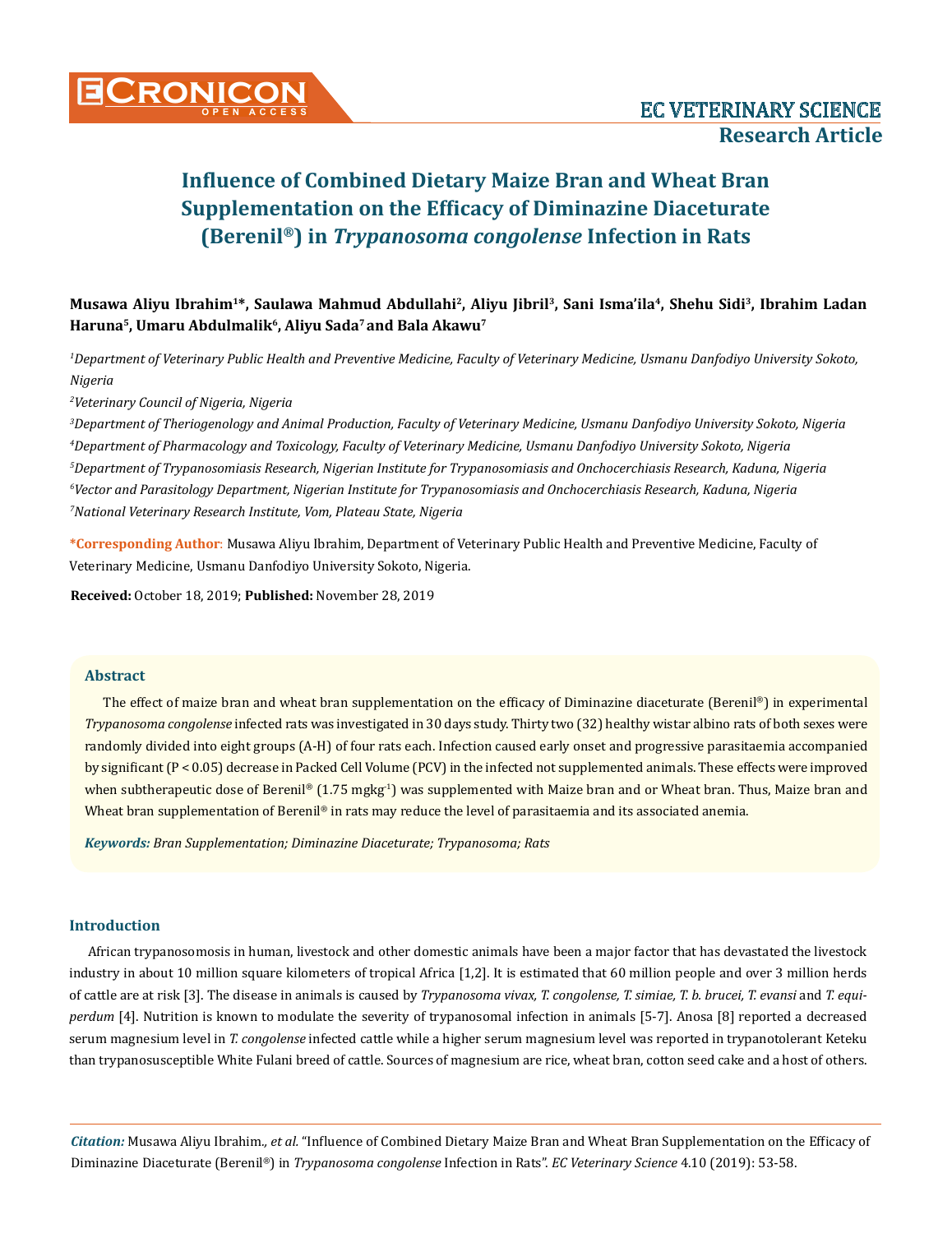In another development, serum zinc level correlated positively with resistance of cattle to trypanosomosis [9]. In light of the foregoing, it is envisaged that combined dietary Maize bran and Wheat bran may improve the efficacy of Berenil® in *T. congolense* infection in rats.

## **Materials and Methods**

## **Experimental animals**

Thirty two (32) healthy Wistar albino rats of both sexes and weighting between 180 - 200g were purchased from the Zoology Department of Faculty of Sciences, Usmanu Danfodiyo University Sokoto. The rats were screened for presence of haemoparasites using standard methods as adopted by Ajagbonna., *et al* [10]. They were fed with commercially formulated ration (Grower mash from Vital Feeds Ltd.) and water was given *ad libitum*. The rats were allowed to acclimatize for a period of 10 days before intervention. After acclimatization, the Packed Cell Volume (PCV) of each rat was determined using microhaematocrit method [11].

#### **Experimental groups**

Eight groups of four (4) rats each were formed and were fed *ad libitum.* Groups A, F, G and H were fed with conventional grower mash (not supplemented) while groups B, C, D and E were fed with supplemented feed for 10 days prior to infection and then throughout the experiment.

- **Group A:** Infected with *T. congolense* but not treated (positive control).
- **Group B:** Infected with *T. congolense* and supplemented with Maize bran.
- **Group C**: Infected with *T. congolense* and supplemented with Wheat bran.
- **Group D:** Infected with *T. congolense* and supplemented with Maize bran and Wheat bran combination.
- **Group E:** Infected with *T. congolense*, supplemented with Maize bran and Wheat bran combination and treated once on the 14<sup>th</sup> day post infection with 1.75 mgkg-1 Diminazine diaceturate (Berenil®).
- • **Group F:** Infected with *T. congolense* and treated with 1.75 mgkg-1 Diminazine diaceturate (Berenil®).
- • **Group G:** Not infected and not treated (Negative control).
- **Group H:** Infected and treated with 3.5 mgkg<sup>-1</sup> Diminazine diaceturate (Berenil®).

#### **Feed supplementation**

Maize bran and wheat bran were obtained from Sokoto Kara Market and was identified to be fresh and unadulterated. The supplemented feeds were in three (3) categories:

- **1. 1st:** Grower mash supplemented with 30% Maize bran; this was done by weighing 700g of grower mash and mixing it with 300g of Maize bran. The combination is thoroughly mixed to give 1 kg of supplemented feed.
- **2. 2nd:** Grower mash supplemented with 30% Wheat bran; this was done by weighing 700g of grower mash and mixing it with 300g of Wheat bran. The combination is thoroughly mixed to give 1kg of supplemented feed.
- **3. 3rd:** Grower mash supplemented with 30% Maize bran and 30% Wheat bran; this was done by weighing 400g of grower mash, 300g of Maize bran and 300g of Wheat bran. The combination is thoroughly mixed to give 1kg of supplemented feed.

#### **Experimental infection**

The rats were infected with *T. congolense* obtained from the Protozoology unit of the Faculty of Veterinary Medicine, Ahmadu Bello University, Zaria, Kaduna State. Tail blood from moderately infected rats was diluted with normal saline to obtain 10<sup>6</sup> trypanosomes per millilitre. Each rat was then intraperitoneally inoculated with 0.2 ml of the diluted blood. The parasitaemia levels were then monitored daily by taking blood samples from the tail blood and viewing under the microscope at X40 magnification objective.

*Citation:* Musawa Aliyu Ibrahim*., et al.* "Influence of Combined Dietary Maize Bran and Wheat Bran Supplementation on the Efficacy of Diminazine Diaceturate (Berenil®) in *Trypanosoma congolense* Infection in Rats". *EC Veterinary Science* 4.10 (2019): 53-58.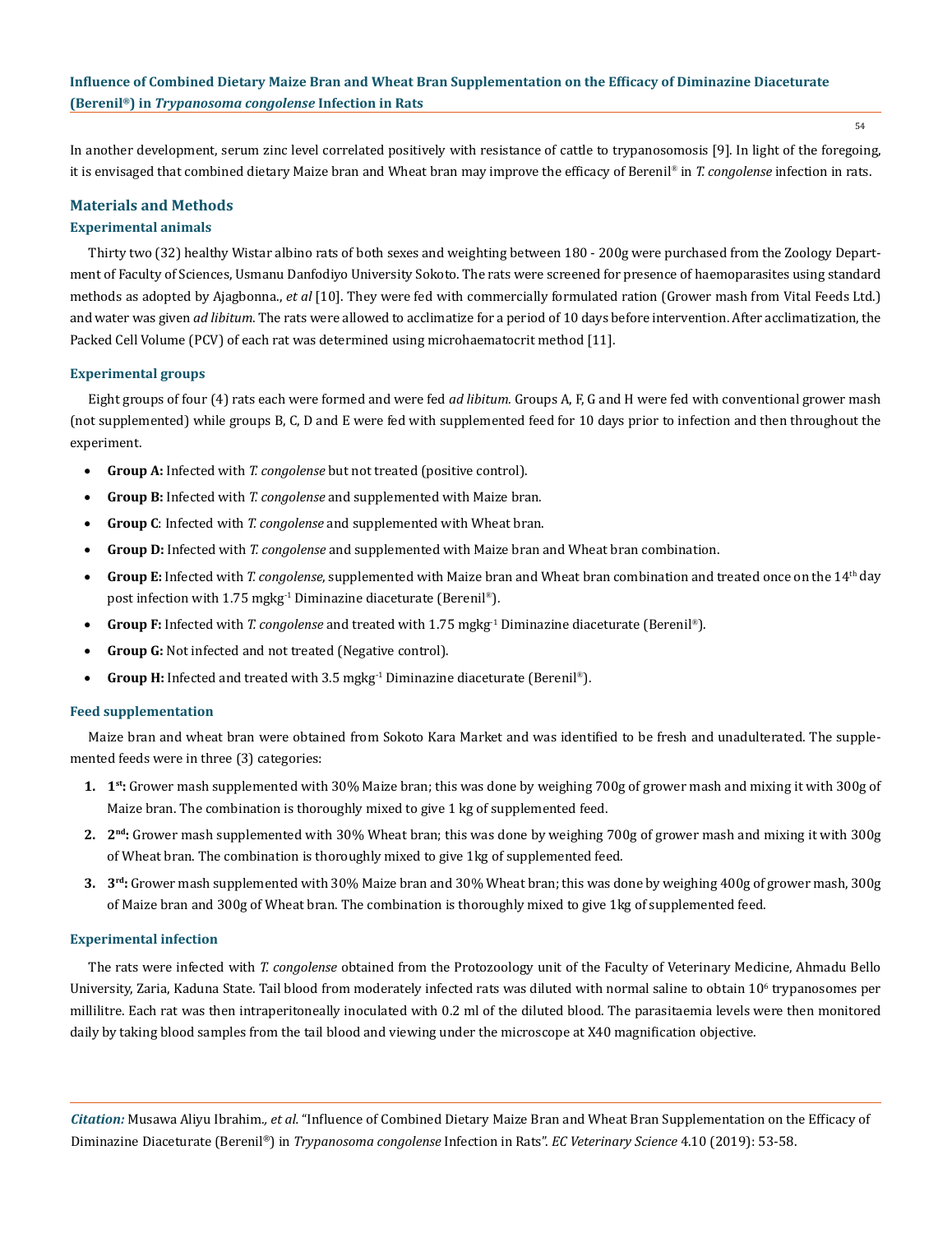The parasitaemia (number of rats positive for trypanosomosis divided by total number of rats inoculated in the group), PCV and mortality were recorded daily during the experiment.

Data obtained were presented as means ± standard deviations and differences between means were compared by analysis of variance (ANOVA).

## **Results**

Only the group G (negative control) showed no sign of parasitaemia throughout the period of the study. Effect of Maize bran, Wheat bran, Berenil® and its combination on *T. congolense* infected rats are shown in table 1.

| <b>Days Groups</b>                                                                                                        | $\mathbf{0}$ | 1                                                                                                                                                                                                                             | $\mathbf{2}$ | 3 | 4 | 5 | 6 | 7 | $\bf{8}$ | 9 | <b>10</b> | 11            | $12$ 13 14            | $15 \mid$ | 16 | 17       | <b>18</b> | 19       | 20       | 21       | 22       | 23       | 24       | 25           | 26       | 27       | 28       | 29                                                                                                                                                                                                                            | 30       |
|---------------------------------------------------------------------------------------------------------------------------|--------------|-------------------------------------------------------------------------------------------------------------------------------------------------------------------------------------------------------------------------------|--------------|---|---|---|---|---|----------|---|-----------|---------------|-----------------------|-----------|----|----------|-----------|----------|----------|----------|----------|----------|----------|--------------|----------|----------|----------|-------------------------------------------------------------------------------------------------------------------------------------------------------------------------------------------------------------------------------|----------|
| A: Infected not<br>treated                                                                                                |              | $0/4$   $0/4$   $0/4$   $0/4$   $0/4$   $0/4$   $0/4$   $0/4$   $1/4$   $2/4$   $4/4$   $4/4$   $3/3$   $2/2$   $1/1$   $1/1$   $1/1$                                                                                         |              |   |   |   |   |   |          |   |           |               |                       |           |    | $\Omega$ | $\Omega$  | $\Omega$ |          | $\Omega$ | $\Omega$ | $\Omega$ | $\Omega$ | 0            | $\Omega$ | $\Omega$ | $\Omega$ | 0                                                                                                                                                                                                                             |          |
| B: Infected<br>supplemented<br>maize bran                                                                                 |              | $0/4$   $0/4$   $0/4$   $0/4$   $0/4$   $0/4$   $0/4$   $0/4$   $0/4$   $1/4$   $2/4$   $4/4$   $4/4$   $4/4$   $3/3$   $3/3$   $2/2$   $2/2$   $1/1$                                                                         |              |   |   |   |   |   |          |   |           |               |                       |           |    |          |           | $\Omega$ | $\Omega$ | $\Omega$ | $\Omega$ | $\Omega$ | $\Omega$ | $\Omega$     | $\Omega$ | $\Omega$ | $\Omega$ | $\Omega$                                                                                                                                                                                                                      | $\Omega$ |
| C: Infected<br>supplemented<br>wheat bran                                                                                 |              |                                                                                                                                                                                                                               |              |   |   |   |   |   |          |   |           |               |                       |           |    |          |           |          |          |          |          |          |          | $\mathbf{0}$ | $\theta$ | $\Omega$ | $\Omega$ | $\theta$                                                                                                                                                                                                                      |          |
| D: Infected<br>supplemented<br>maize bran +<br>wheat bran                                                                 |              | $0/4$   $0/4$   $0/4$   $0/4$   $0/4$   $0/4$   $0/4$   $0/4$   $0/4$   $0/4$   $0/4$   $2/4$   $3/4$   $4/4$   $4/4$   $4/4$   $4/4$   $4/4$   $4/4$   $4/4$   $3/3$   $3/3$   $3/3$   $2/2$   $2/2$   $2/2$   $2/2$   $1/1$ |              |   |   |   |   |   |          |   |           |               |                       |           |    |          |           |          |          |          |          |          |          |              |          |          |          | $1/1$   $1/1$                                                                                                                                                                                                                 |          |
| E: Infected<br>supplemented<br>maize bran,<br>wheat bran<br>+treated with<br>$1.75$ mgkg <sup>-1</sup><br><b>Berenil®</b> |              | $0/4$   0/4   0/4   0/4   0/4   0/4   0/4   0/4   0/4   0/4   0/4   0/4   0/4                                                                                                                                                 |              |   |   |   |   |   |          |   |           | $\frac{1}{4}$ | $3/4$ 3/4 4/4 4/4 2/4 |           |    | $\theta$ | $\Omega$  | $\theta$ | $\Omega$ | $\Omega$ | $\Omega$ | $\Omega$ | $\Omega$ | $\theta$     | $\Omega$ | $\Omega$ | $\Omega$ | 0                                                                                                                                                                                                                             |          |
| F: Infected but<br>treated with<br>$1.75$ mgkg $^{-1}$<br>Berenil®                                                        |              | $0/4$   $0/4$   $0/4$   $0/4$   $0/4$   $0/4$   $0/4$   $0/4$   $2/4$   $2/4$   $3/4$                                                                                                                                         |              |   |   |   |   |   |          |   |           | $\frac{3}{4}$ |                       |           |    |          |           |          |          |          |          |          |          |              |          |          |          | $0/2$   $0/2$                                                                                                                                                                                                                 |          |
| G: Not infected<br>not treated                                                                                            |              |                                                                                                                                                                                                                               |              |   |   |   |   |   |          |   |           |               |                       |           |    |          |           |          |          |          |          |          |          |              |          |          |          | $0/4$   $0/4$   $0/4$   $0/4$   $0/4$   $0/4$   $0/4$   $0/4$   $0/4$   $0/4$   $0/4$   $0/4$   $0/4$   $0/4$   $0/4$   $0/4$   $0/4$   $0/4$   $0/4$   $0/4$   $0/4$   $0/4$   $0/4$   $0/4$   $0/4$   $0/4$   $0/4$   $0/4$ |          |
| H: Infected<br>but treated<br>with $3.5$ mgkg $^{-1}$<br><b>Berenil®</b>                                                  |              |                                                                                                                                                                                                                               |              |   |   |   |   |   |          |   |           |               |                       |           |    |          |           |          |          |          |          |          |          |              |          |          |          |                                                                                                                                                                                                                               |          |

*Table 1: Effect of maize bran, wheat bran, Berenil® and combination on the parasitaemia of rats of rats infected with Trypanosoma congolense.*

*Key: Parasitaemia =*  $\frac{num}{total number of rats infected}$ 

*Citation:* Musawa Aliyu Ibrahim*., et al.* "Influence of Combined Dietary Maize Bran and Wheat Bran Supplementation on the Efficacy of Diminazine Diaceturate (Berenil®) in *Trypanosoma congolense* Infection in Rats". *EC Veterinary Science* 4.10 (2019): 53-58.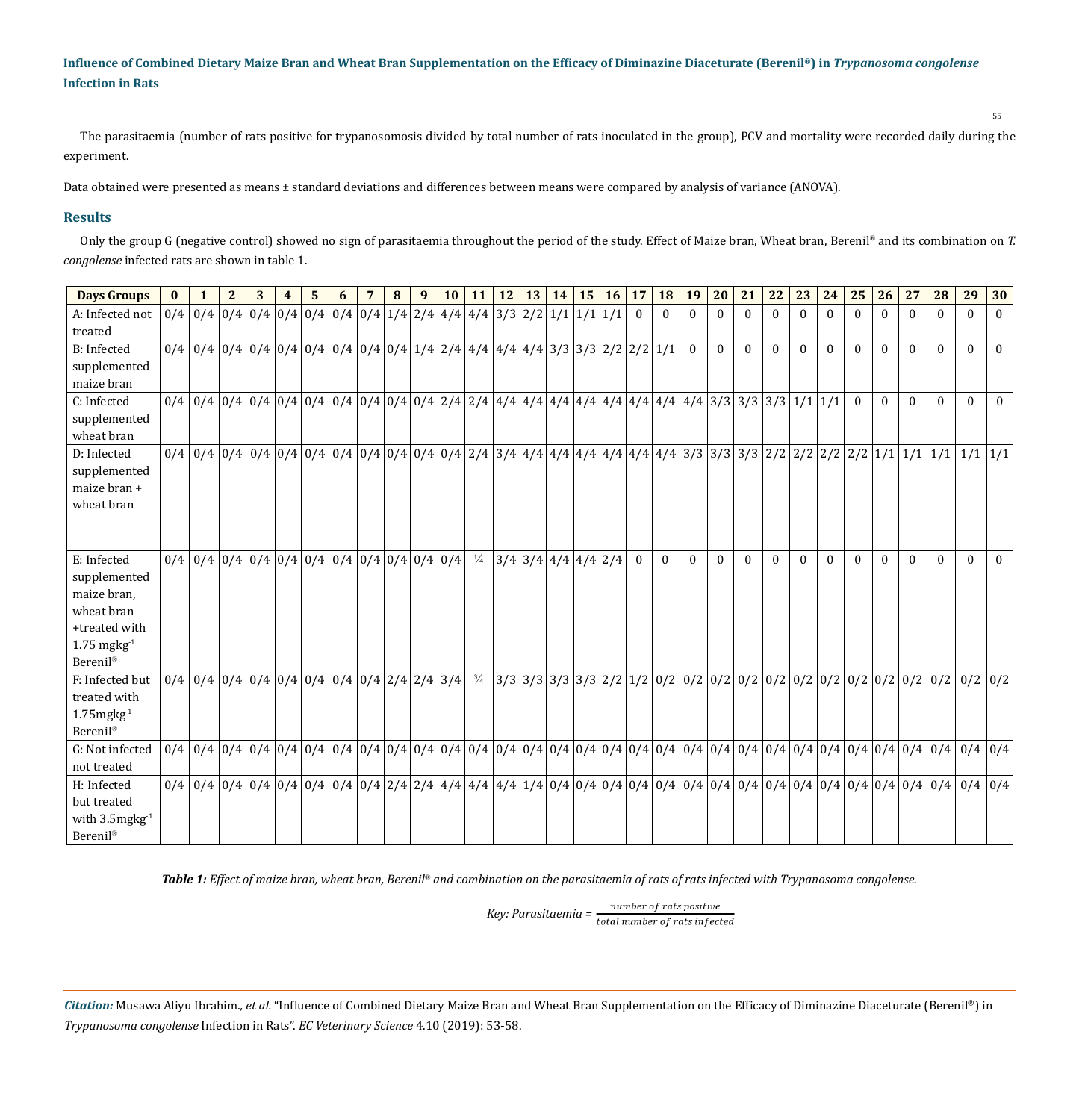Onset of parasitaemia was by the  $8<sup>th</sup>$  day in the infected not supplemented group (Grp. A), this was however delayed in the supplemented groups.

The group of rats that were infected and treated with 3.5 mgkg<sup>-1</sup> Berenil<sup>®</sup> group (Grp. H) all the rats were completely cured until the end of the end of the experiment. However, in the group treated with half the therapeutic dose (1.75 mgkg<sup>-1</sup>) of Berenil<sup>®</sup> alone, only two rats were cured completely. While in the group (Grp. E) that received the combination of half therapeutic dose (1.75 mgkg<sup>1</sup>) of Berenil<sup>®</sup> and supplemented with Maize bran and Wheat bran, all the rats were also completely cured like the group with full therapeutic dose of Berenil®. In the infected and not treated group (Grp. A), the rats exhibited progressive parasitaemia that resulted in early death of all the rats by the 17<sup>th</sup> day of the experiment.

There was a significant decrease  $(P < 0.05)$  in PCV  $(26 \pm 4.32)$  of unsupplemented untreated parasitaemic rats when compared with the values obtained in the uninfected control with a PCV of  $46 \pm 2.94$ . Supplementation with maize bran, wheat bran and treatment with Berenil® however improved the PCV towards the normal control value (Table 2).

| Haemato-<br>logical<br>parameter | <b>Control</b><br>(Not<br>infected<br>not<br>treated) | <b>Infected</b><br>not<br>treated | <b>Infected</b><br>but treated<br>with 1.75<br>$mgkg^{-1}$<br>Berenil <sup>®</sup> | <b>Infected but</b><br>supplemented<br>with maize<br><b>bran</b> | <b>Infected</b><br>but<br>supple-<br>mented<br>with<br>wheat<br><b>bran</b> | <b>Infected but</b><br>supplemented<br>with maize<br>bran and<br>wheat bran | Infected but<br>supplemented<br>with maize<br>bran, wheat<br>bran and<br>treated with<br>$1.75$ mgkg <sup>-1</sup><br><b>Bereni</b> l® | <b>Infected</b><br>but<br>treated<br>with $3.5$<br>$mgkg-1$<br><b>Berenil®</b> |
|----------------------------------|-------------------------------------------------------|-----------------------------------|------------------------------------------------------------------------------------|------------------------------------------------------------------|-----------------------------------------------------------------------------|-----------------------------------------------------------------------------|----------------------------------------------------------------------------------------------------------------------------------------|--------------------------------------------------------------------------------|
| PCV before<br>infection          | 46±<br>$2.16*$                                        | $44 \pm$<br>$1.63*$               | $42 \pm 2.94*$                                                                     | $43 \pm 1.63^*$                                                  | $45 \pm 1.41*$                                                              | $44 \pm 1.83*$                                                              | $47 \pm 1.83*$                                                                                                                         | $46 \pm 2.16*$                                                                 |
| PCV at peak<br>parasitaemia      | $46 \pm$<br>$2.94*$                                   | $26 \pm$<br>$4.32*$               | $25 \pm 3.61*$                                                                     | $35 \pm 1.73*$                                                   | $36 \pm 2.94*$                                                              | $32 \pm 1.41*$                                                              | $34 \pm 1.83*$                                                                                                                         | $26 \pm 4.32*$                                                                 |
| PCV after<br>treatment           | $48 \pm$<br>$0.82*$                                   | $\overline{\phantom{a}}$          | $39 \pm 1.41*$                                                                     |                                                                  |                                                                             | $32 \pm 1.41*$                                                              | $40 \pm 1.83*$                                                                                                                         | $48 \pm 0.82*$                                                                 |

*Table 2: Effect of treatment of Diminazine aceturate (Berenil®) alone, supplementation of maize bran alone, wheat bran alone and its combination on PCV of rats infected with Trypanosoma congolense.*

*\* = P < 0.05.*

## **Discussion and Conclusion**

Studies indicate that when *T. congolense* is inoculated into susceptible hosts like rats, parasitaemia results and if not treated could result in the death of the host as noted in this study.

The supplemented groups in this study had delayed onset of parasitaemia than the unsupplemented groups. This was an indication that Maize bran and Wheat bran supplementation probably had some effects on the dynamics of parasitaemia in the infected animals. Hecker., *et al.* [12] observed a delayed onset of parasitaemia when maize bran was fed to sheep under Tsetse challenge which he attributed to high Zinc content of the bran as found by Mac Donald., *et al* [13]. Zinc is a trace element which is important in the enzyme, hormonal and immune systems of animals [13].

The parasitological results also indicate that when the infection was treated with 3.5 mgkg<sup>-1</sup> Berenil<sup>®</sup>, 100% the infected rats were completely cured suggesting a strong trypanocidal efficacy of this drug. Treatment with half the therapeutic dose (1.75 mgkg<sup>1</sup>) of Berenil®

*Citation:* Musawa Aliyu Ibrahim*., et al.* "Influence of Combined Dietary Maize Bran and Wheat Bran Supplementation on the Efficacy of Diminazine Diaceturate (Berenil®) in *Trypanosoma congolense* Infection in Rats". *EC Veterinary Science* 4.10 (2019): 53-58.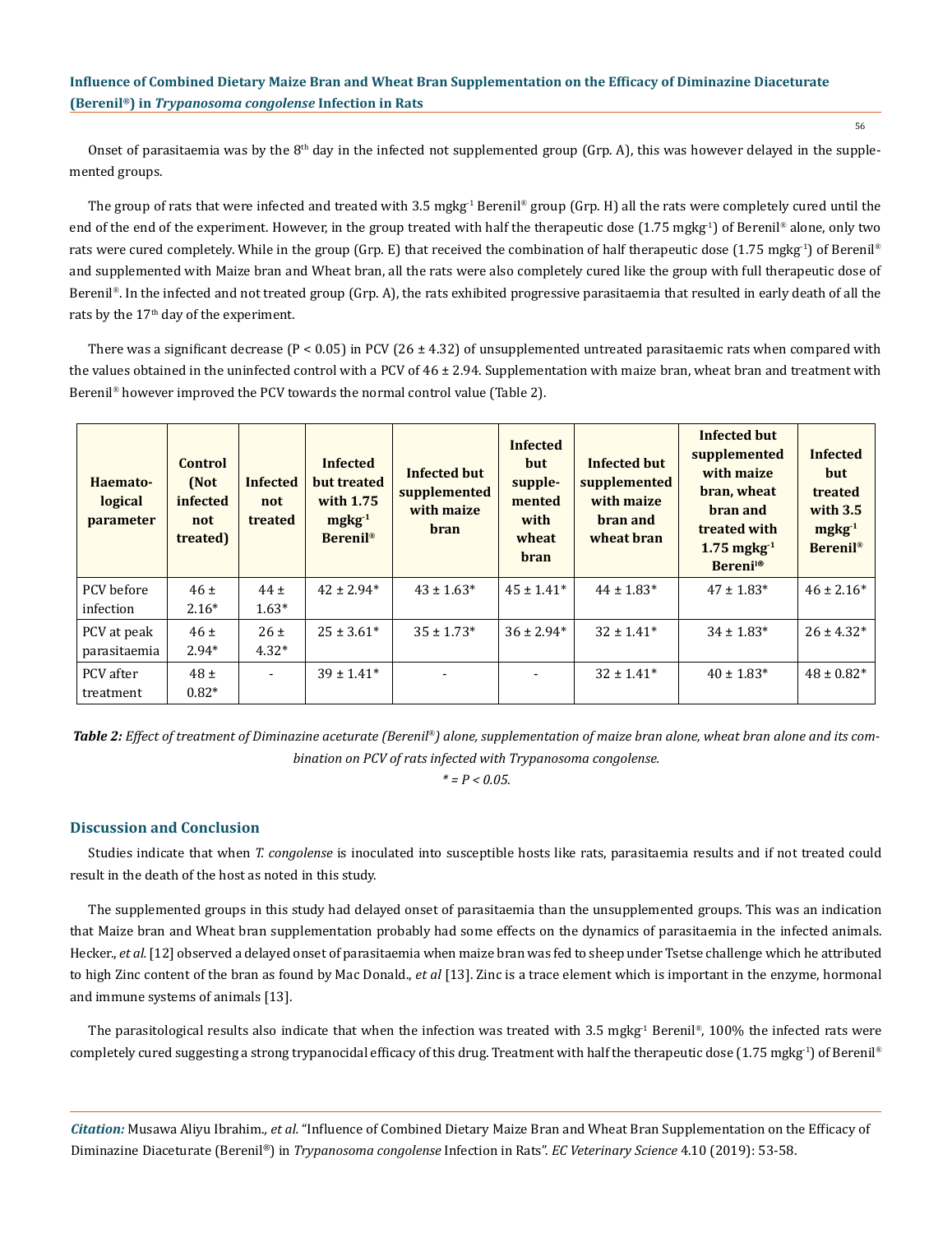improved haematological recovery from 25  $\pm$  3.61 before treatment to 39  $\pm$  1.41 after treatment; it was able to completely cure 50% of the infected rats.

Supplementation of this dose of Berenil®  $(1.75 \text{ mgkg}^{-1})$  with maize bran and or wheat bran not only improved haematological parameter measured in this study but completely cured all the infected rats.

These observations might be attributed to the high magnesium content of wheat bran and also high zinc content of maize bran which serve to improve the efficiency of Berenil® in the treatment of *T. congolense*. Similar findings were reported by Egbenwiyi., *et al.* [5] who reported that high supplementation with magnesium chloride ameliorated the severity of tissue invasive *T. brucei* and non tissue *T. congolense*.

Anosa [8] reported a decreased serum Magnesium level in *T. congolense* infected cattle while Egbe-nwiyi., *et al.* [5] observed that high supplementation with Magnesium Chloride ameliorate the severity of tissue invasive *T. brucei* and nontissue invasive *T. congolense*. Sources of Magnesium are Rice, Wheat bran, Cotton Seed Cake and a host of others [5].

The Magnesium content in the Wheat bran and high Zinc content of the Maize bran might have improved the efficacy of Berenil® in the treatment of *Trypanosoma congolense* in this study.

## **Recommendation**

It is recommended that farmers, especially those within Trypanosomiasis endemic areas, should engage more in supplementing the feed of their animals with either wheat bran, maize bran or both, as this supplementation will help the animals in combating the infection and in quick clearance of parasitaemia during treatment with Berenil®.

## **Bibliography**

- 1. International Livestock Research Institute (ILRI) Animal Report. Marker assisted breeding programmes. In: Out of Africa into Global Mandate (1996): 18-21.
- 2. [Kinobo IDB and Bogan JA. "The Pharmacology of Isometamidium".](https://www.ncbi.nlm.nih.gov/pubmed/3054150) *Journal of Veterinary Pharmacology and Therapeutics* 11.3 (1988): [233-245.](https://www.ncbi.nlm.nih.gov/pubmed/3054150)
- 3. [WHO. "Control and Surveillance of African trypanosomiasis". World Health Organization Technical Report Series. No 881. WHO, Ge](https://apps.who.int/iris/bitstream/handle/10665/42087/WHO_TRS_881.pdf?sequence=1)[neva, Switzerland \(2005\).](https://apps.who.int/iris/bitstream/handle/10665/42087/WHO_TRS_881.pdf?sequence=1)
- 4. Radostits OM. "Blood". DC Gay CC., Veterinary Medicine, 8<sup>th</sup> edition, Bailliere Tindall, London (1994): 1209-4407.
- 5. Egbe-Nwiyi TNC., *et al*[. "Effects of high oral Magnesium Chloride supplementation in the pathogenicity of Trypanosoma brucei and T.](https://www.ajol.info/index.php/tv/article/view/4537)  [congolense infection in rats".](https://www.ajol.info/index.php/tv/article/view/4537) *Tropical Veterinarian* 21.3 (2003): 153-159.
- 6. [Igbokwe IO. "Nutrition in the pathogenesis of African Trypanosomiasis".](http://agris.fao.org/agris-search/search.do?recordID=GB19960141948) *Protozoology Abstract* 19 (1995): 797-807.
- 7. Otesile EB., *et al*[. "The effect of Trypanosoma brucei on serum biochemical parameters in boars on different planes of dietary energy".](https://www.ncbi.nlm.nih.gov/pubmed/1788928) *[Veterinary Parasitology](https://www.ncbi.nlm.nih.gov/pubmed/1788928)* 40.3-4 (1991): 207-216.
- 8. [Anosa VO. "Haematology and biochemical changes in human and animal trypanosomosis Part 1".](https://www.ncbi.nlm.nih.gov/pubmed/3057543) *Revue d'élevage et de Médecine Vété[rinaire des Pays Tropicaux](https://www.ncbi.nlm.nih.gov/pubmed/3057543)* 41.1 (1988): 65-78.
- 9. Traore-Leroux T., *et al*[. "Correlation of serum zinc levels with resistance of cattle to trypanosomiasis".](https://www.ncbi.nlm.nih.gov/pubmed/2859748) *Acta Tropica* 42.1 (1985): 39-44.

*Citation:* Musawa Aliyu Ibrahim*., et al.* "Influence of Combined Dietary Maize Bran and Wheat Bran Supplementation on the Efficacy of Diminazine Diaceturate (Berenil®) in *Trypanosoma congolense* Infection in Rats". *EC Veterinary Science* 4.10 (2019): 53-58.